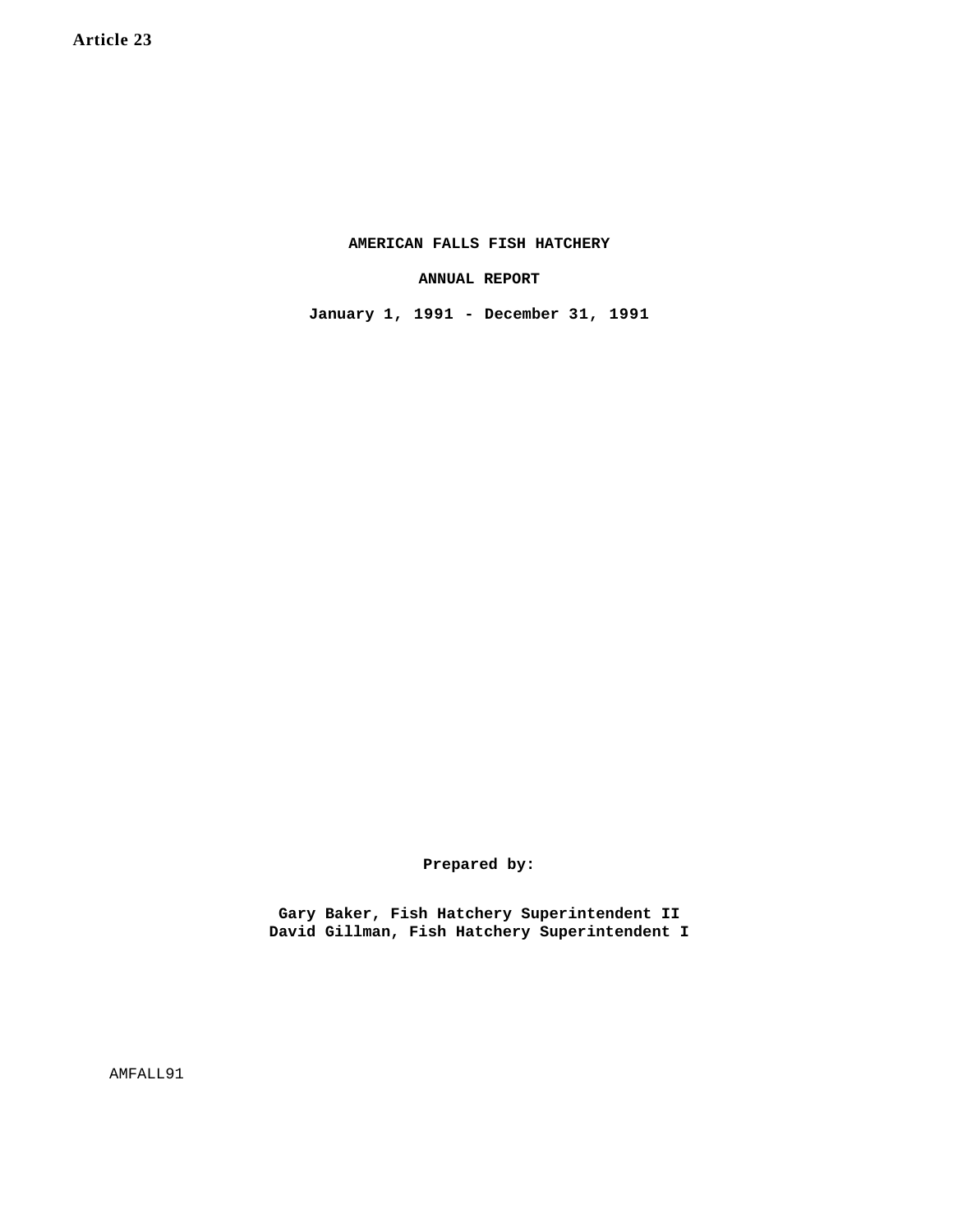# **INTRODUCTION**

American Falls Hatchery is a resident fisheries hatchery located on the north bank of the Snake River one-half mile below the American Falls Reservoir Dam near the town of American Falls.

The primary objective of the hatchery is to rear for stocking and redistribution approximately 150,000 lbs of catchable-size (9-inch to 12-inch), and 20,000 to 30,000 lbs of fingerling (4-inch to 6-inch) rainbow trout Oncorhynchus mykiss.

Funding for the hatchery is from license monies and mitigation from the American Falls Reservoir District.

The physical layout of the hatchery consists of 20 single pass (100  $\times$  8  $\times$ 3 ft) concrete raceways and a hatchery building containing 14 concrete primary rearing vats  $(21 \times 4 \times 2 \text{ ft})$ .

Water for the facility is from Reuger Springs, located on the property, and averages 20 cfs at a constant temperature of 55°F.

### **FISH PRODUCTION**

Five years of drought conditions, plus budgetary constraints, have again necessitated some rethinking and changes in production at American Falls Hatchery. We have cut catchable rainbow production to 300,000 fish and fingerling production to 100,000 fish in the last year. Another reason for cuts in production is to try to improve fin condition and overall fish condition. Due to the timing of egg availability from our egg source (Hayspur Hatchery), we often have to hold the fish off feed for several weeks in late winter and spring to alleviate overcrowding in the large raceways. As soon as we start to do this, we notice that fin condition deteriorates rapidly. We have been working with Hayspur Hatchery personnel to try and get later eggs so this will not be necessary in the future. Other methods tried, and to be tried, are changes in hatchery constants and feeding regimens so we will be able to feed continuously and not hold the fish off feed for extended periods.

For the last several years, we have raised exclusively Hayspur strain rainbow trout. These fish do very well at the hatchery, and recent studies have shown they return to the creel in greater numbers than other strains that we have produced in the past. See Tables 1, 2, and 3 for fish numbers, cost, egg numbers, sources, pounds, and transfers.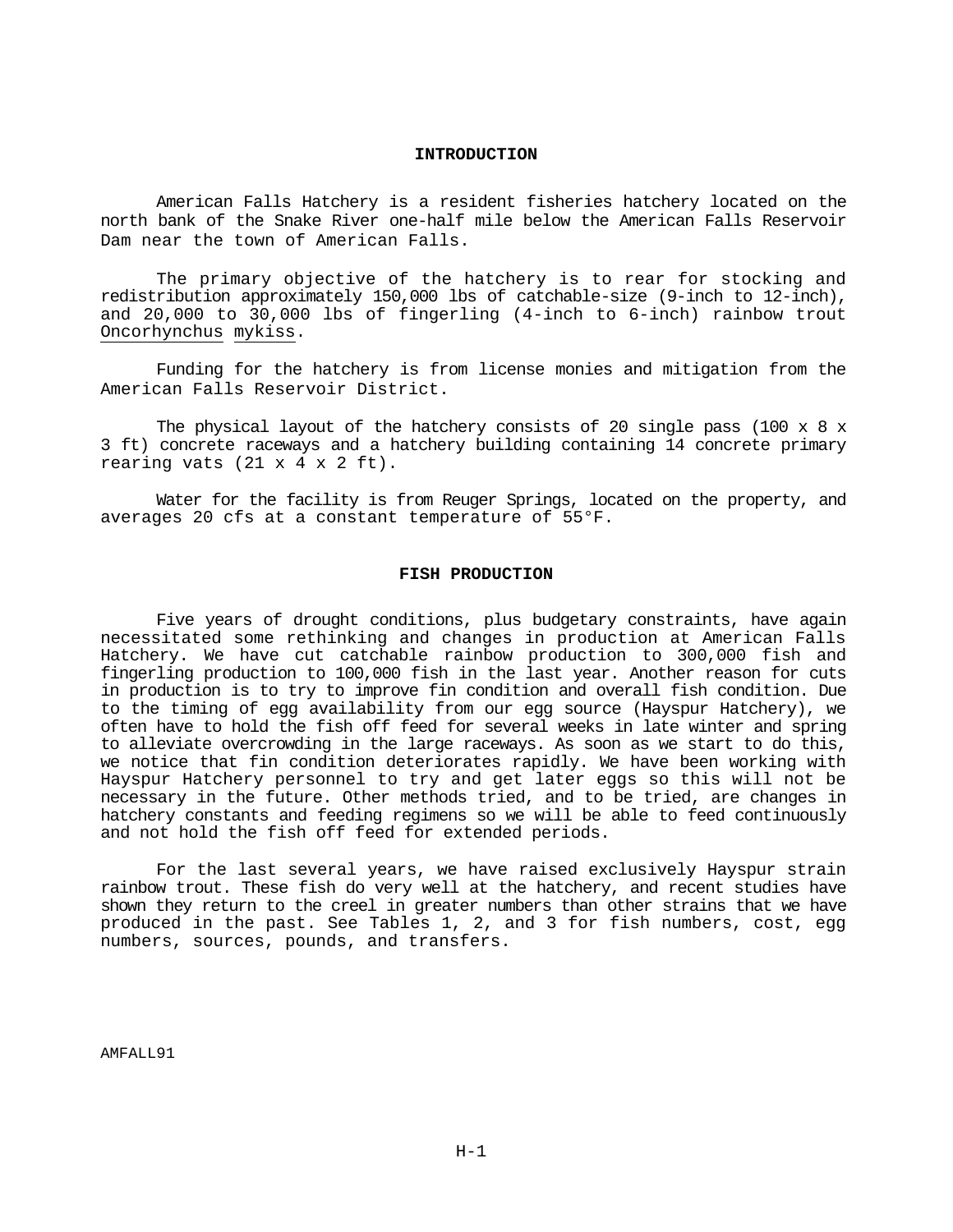#### **HATCHERY IMPROVEMENTS**

A. Repairs: 1. New metal roofs on old shop building and three car garage.

- 2. Bedroom in basement of residence number three; built by hatchery personnel.
- 3. Replacement of plastic bird screen on raceways with metal 2 X 2 inch poultry wire.
- 4. Repairs on water chiller.
- 5. Painted interiors of two residences and old shop building.
- 6. Upgraded oxygen systems on one fish transport truck and replaced lettering on tank.
- B. Needs: 1. Metal siding on two residences and two garages.
	- 2. New metal roofs on two residences.
	- 3. Replacement mower deck for lawn tractor.
	- 4. New carpet in residence number three.
	- 5. Replacement wood burning stove in one residence.

# **FISH HEALTH**

Fish health for the period was generally very good. We did not experience any outbreaks of viral or bacterial diseases during 1991.

All fry were started on TM medicated feed for the first two weeks of the feeding cycle. This seems to work at this station to control bacterial coldwater disease, and will be continued in the future.

All lots of fish were routinely tested twice yearly for IHNV, IPNV, BKD, and whirling disease with negative results.

I would recommend that we continue to start all fish on TM medicated feed.

#### **FISH STOCKED AND TRANSFERRED**

American Falls Hatchery stocks catchable and fingerling rainbow trout in three regions in southern Idaho. In addition, we transfer catchable rainbow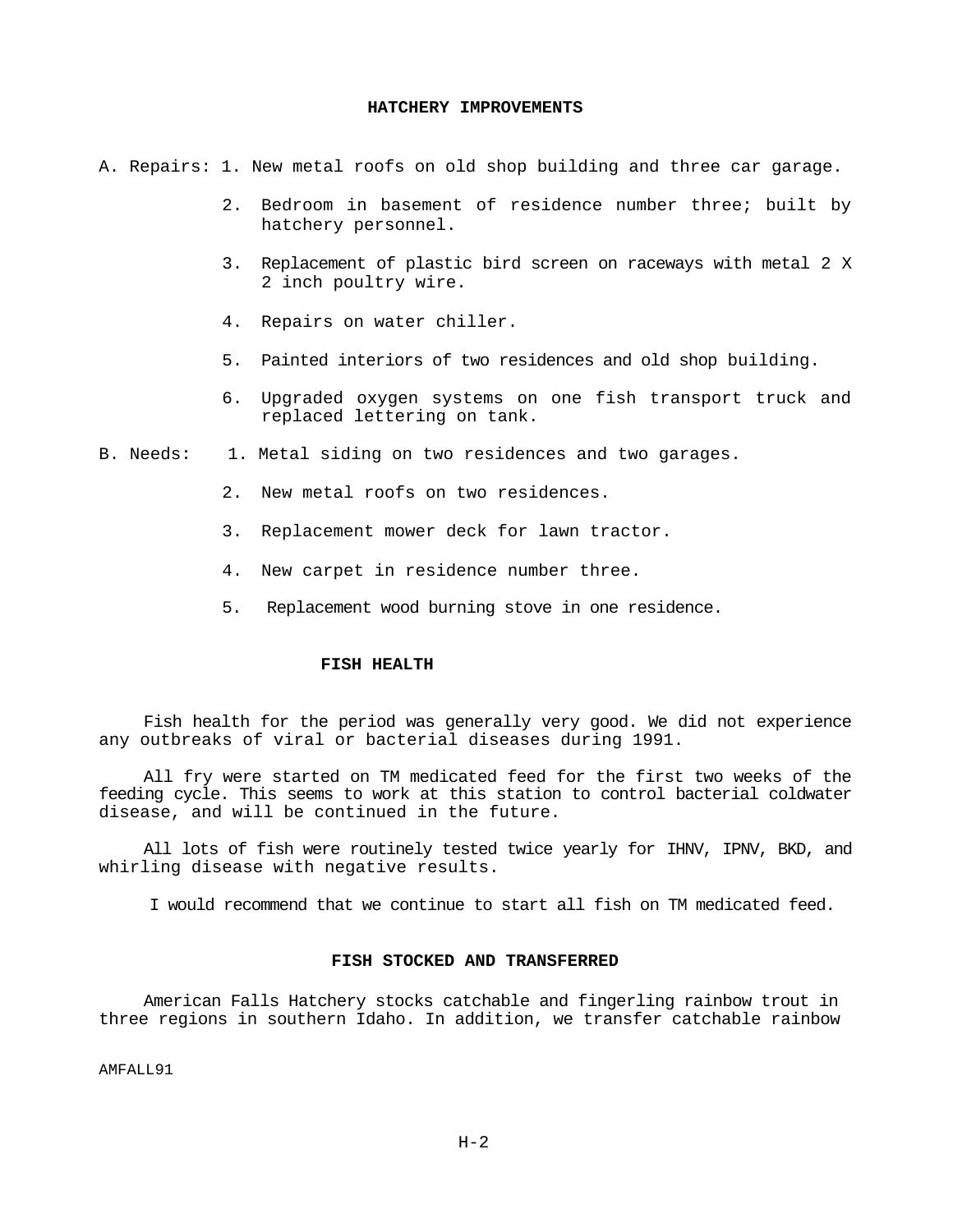trout to several different hatcheries and redistribution stations statewide. No major program changes were made during 1991. See Table 4 for numbers.

#### **FISH FEED**

During 1991, we fed 183,390 lbs of feed at American Falls with an overall feed conversion of 1.10.

Most of the feed was Rangen brand; however, we did conduct one feed comparison study between Rangen and Silver Cup brands to assess overall conversion, palatability, percentage of fines, fish condition, and cost comparisons. This study is included with this report. See Table 5 for breakdown of sizes, sources, and other study results.

#### **PUBLIC RELATIONS**

American Falls Hatchery generally receives approximately 5,000 visitors per year, mainly during the spring and summer months. This includes various school tours, scout groups, and the general public. We have had people from all over the United States and from several foreign countries. Most comments are very favorable and express amazement at the volume and clarity of the water. Several talks and slide presentations were given to various service groups including, Jaycees, Lions Club, and school groups. We had no major media contacts during the period, most of the comments about hatchery operations were given out at the regional level.

For the first time we participated in a Free Fishing Day clinic at the hatchery in conjunction with the American Falls Jaycees. Participants were limited to children up to age 14 and included various classes in regulations, fishing ethics, aquatic organisms, safety, how-to classes on fishing, and casting contests. All participants were required to register in advance and pay a small fee which covered the cost of lunch and prizes. In the afternoon we held the fishing portion of the program. All participants were allowed to catch and keep two fish from the upper unused ditch at the hatchery. Hatchery personnel were available to teach fishing techniques, assist in baiting hooks, and unsnarling lines, etc. Overall, it was a great success and we received many very positive comments from the parents who were asked to respond to a questionnaire at the end of the day. We will probably be doing this every year now unless major problems occur.

## **FIN CONDITION**

We have attempted to improve fin condition at the hatchery by reducing numbers held over winter and different feeding techniques, with regard to densities and varying hatchery constants. We have not been into these programs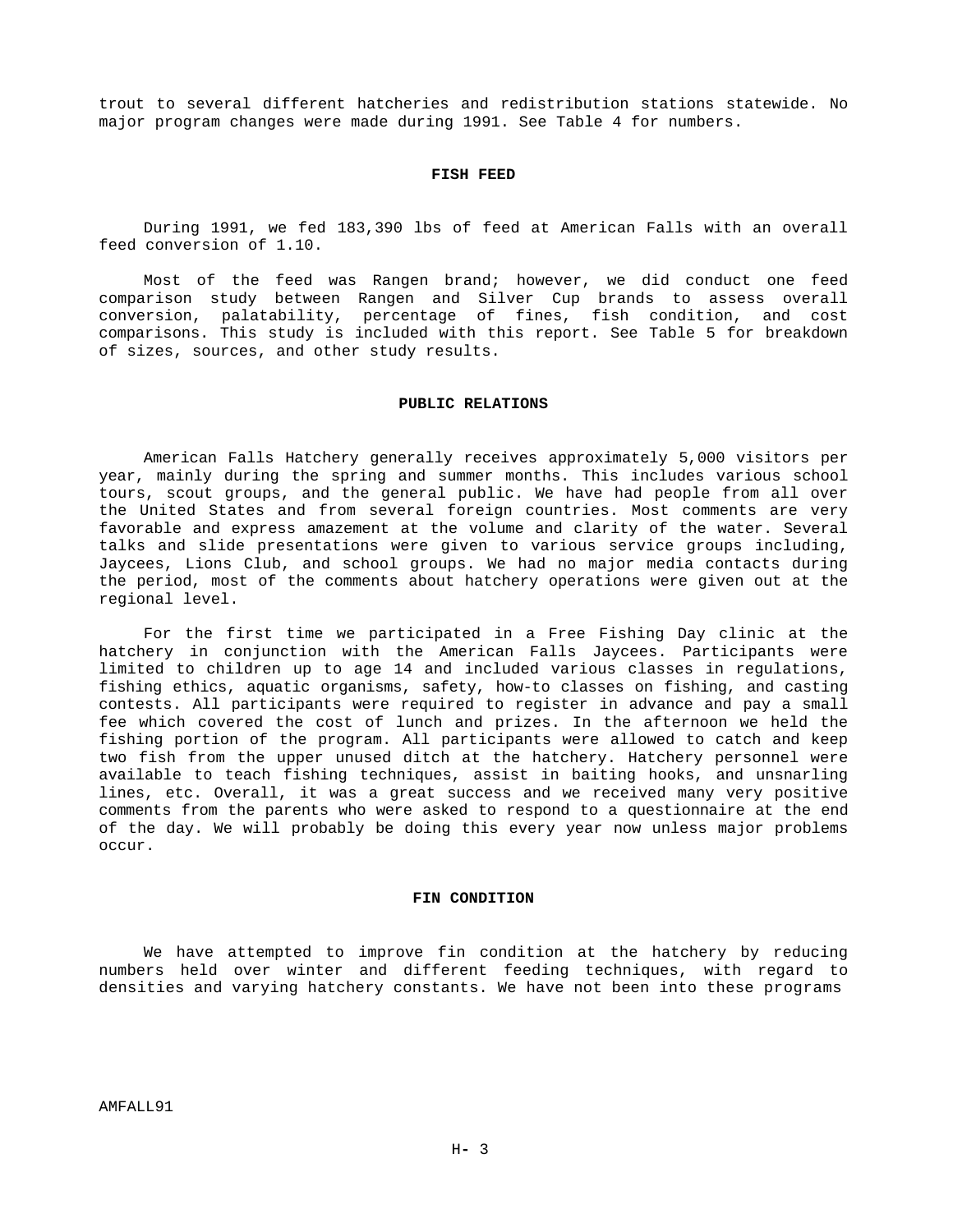long enough to come to any definite conclusions as of this writing. More on this in next years report. Enclosed is some preliminary work done by Jay Barber during summer 1991.

#### **SPECIAL PROJECTS**

We participated in reward tagging fish for several streams in Region 5. The follow up work on this was done by regional personnel with very mixed results. The reason for the project was to determine stocking rates and locations for catchable rainbow trout in put-and-take streams in the region. We will be participating in catchable versus fingerling studies in some small reservoirs in the region in the coming season.

#### **FIN QUALITY**

Past policy at the American Falls Fish Hatchery has been to maximize fish production. High fish production was usually associated with high fish densities thus, leading to a substantial amount of fin erosion.

As sportsmen demand a quality product in the field, it is imperative to enhance the aesthetic characteristics of the hatchery fish that will be planted. A directive from Idaho Department of Fish and Game headquarters and cooperation from the regional fisheries mangers have enabled this hatchery to reduce its annual production of fish and, thus, moderate rearing densities in the raceways.

Believing that lower fish densities will reduce fin erosion, fish samples were taken to assess present fin quality. Data from the present fin quality assessment can then be compared with future surveys.

Fish were sampled from two raceways representing separate egg lots. The pelvic, pectoral, and dorsal fins of each fish sampled were inspected for percent of fins present using the following rating system: 1-25% of fins present were given a rating of 1; 26-50% a rating of 2; 51-75% a rating of 3; 76-100% a rating of 4. The ratings were recorded, tallied, and averaged for each fin category, and they were combined and averaged to form a collective rating for each raceway sampled.

The collective ratings from the pelvic, pectoral, and dorsal fins for fish in raceways 10 and 7 were 2.2 and 2.0, respectively (see Table 6). This translates to slightly less than 50% fin erosion. In both raceways, the pelvic fin had the least erosion, while the dorsal fin had the most. It is the goal of this hatchery to reduce the collective fin loss to 25% (i.e., a rating near 3.0) by next year.

Fish will be monitored periodically in the upcoming growing season to assess what time periods the fish experience fin loss. For instance, when fish are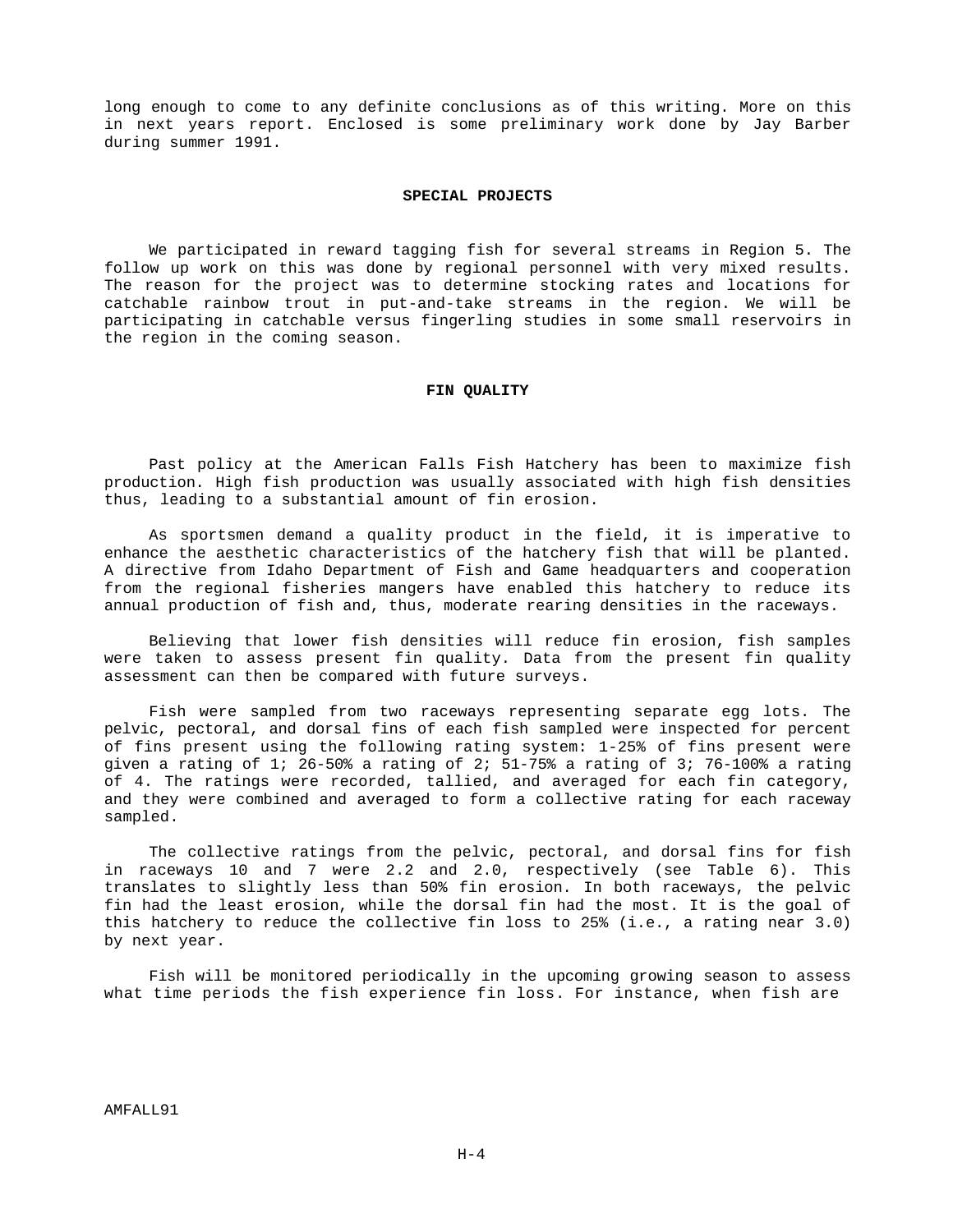transported from the vats to the raceways, they will be inspected for fin loss. The fish will be sampled again every three months to gain insight whether the fin loss is a gradual process or occurs at certain stages of the development of the fish.

#### **FEED COMPARISON REPORT**

# **Abstract**

A comparison of the performance of Rangen's 1/8-inch dry diet to Silver Cup 's 1/8-inch dry diet in growing Hayspur strain rainbow trout at American Falls Fish Hatchery was undertaken during the period of August 1, 1991 through October 31, 1991. The fish fed Rangen's diet received 3,360 lbs of feed to produce 2,366 lbs of body weight for a conversion of 1.42 lbs of feed to lbs of body weight gained. Fish fed the Silver Cup diet received 3,152 lbs of feed and gained 2,048 lbs for a conversion of 1.54.

The result showed the two brands of feed do a comparable job of producing fish. Both groups of fish were comparably healthy at the conclusion of the study. Rangen 's diet was recommended as the diet to be used at American Falls Fish Hatchery primarily because of its lower cost to produce a lb of fish. It costs \$0.43 to produce a lb of fish with the Silver Cup diet, while the cost per lb of fish with the Rangen diet was \$0.31.

#### **Introduction**

A feed comparison study was initiated on August 1, 1991 and continued through the months of September and October. The intent of the study was to compare the performance of Hayspur strain rainbow trout reared at American Falls Fish Hatchery on two different dry diets. The diets involved in the comparison were manufactured by Rangen, Inc. of Buhl, Idaho and Silver Cup Diet manufactured by Murray Elevators, Murray, Utah.

# Objectives

The objective of this comparison study was to determine whether either of the two brands of fish feed would prove to grow rainbow trout at American Falls Fish Hatchery significantly better than the other brand of feed.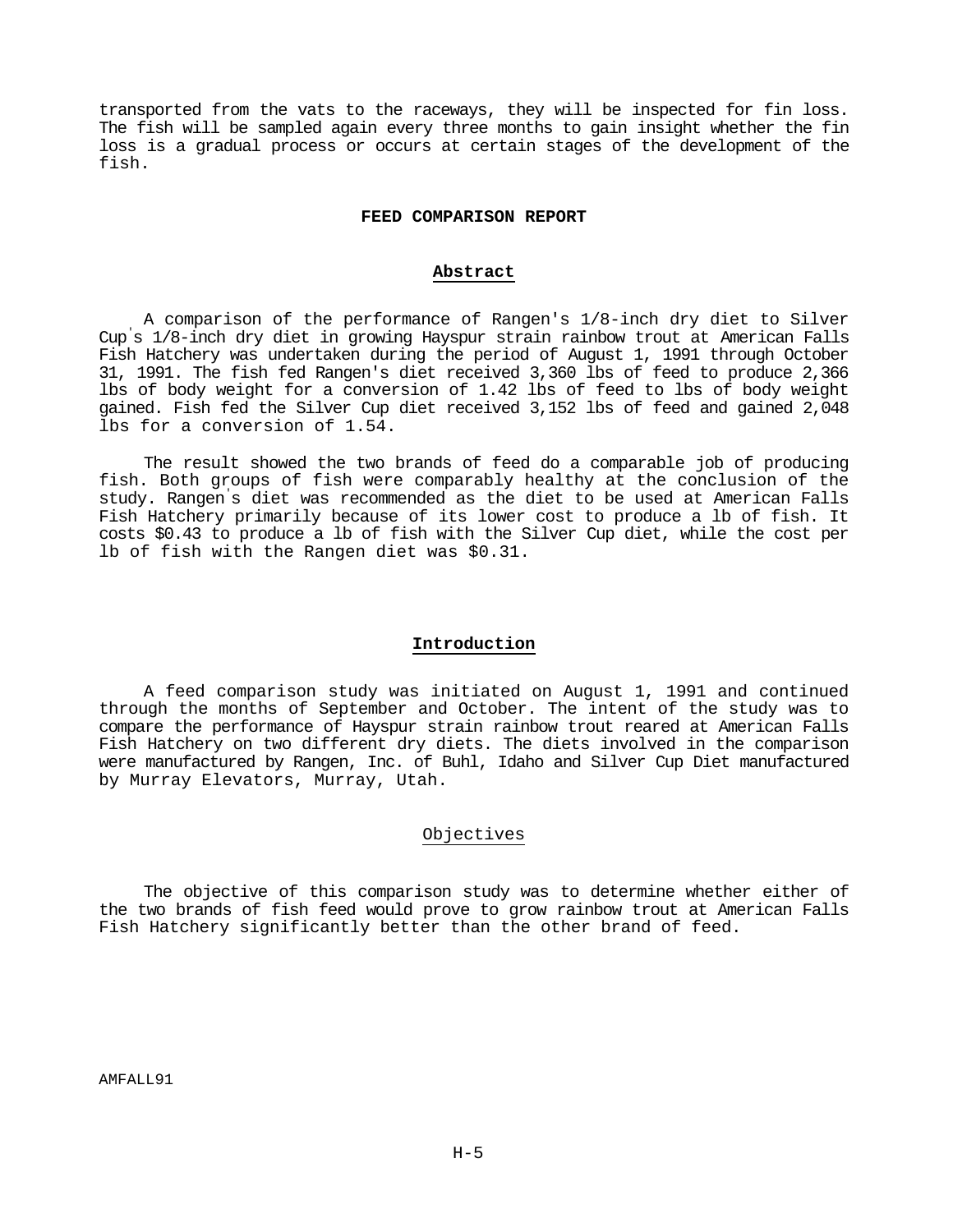## Methods

Rainbow trout from lot "91 May 1 " had been inventoried and moved to the top 100 feet of raceways 7 and 9 on June 26, 1991. These fish were taken from the upper portion of raceway 10 to avoid any weak fish that may be at the lower end of the raceway and which might throw off our results.

At the commencement of the study, raceway 7 contained 32,459 fish at 24 fish/lb. Total weight was 1,342 lbs. The average length of the fish was 4.7 in and the density index using Piper's method was 0.14.

Raceway 9 contained 32,347 fish at 26 fish/lb. The total weight was 1,224 lbs, while the average length was 4.6 inches. The density index was 0.135.

Water flows were adjusted to 1.79 cfs through each raceway. Flows were more than adequate for the lbs of fish involved throughout the study. Water temperature at American Falls Fish Hatchery is a constant 55°F (12.8°C).

The fish in raceway 7 were fed Rangen 's diet while the fish in raceway 9 were fed the Silver Cup diet. Sac feed was purchased from both supplies in 1/8 inch pellet size in 50-lb bags and fed throughout the study period.

The fish in both raceways were hand-fed four times daily for the month of August. This was done to ensure the feed was delivered adequately to the fish. The automatic feeders will not accurately handle small amounts of feed.

Feed rates had increased sufficiently by the first of September to allow use of the automatic feeders. The feeders were set for three feedings spaced throughout the day. During the period of October 28 through 31, the fish were hand-fed three times/day since the automatic feeds were freezing.

The fish were crowded down and pound-counted once/week during August and the first two weeks of September. Pound counts for the last half of the study were taken on the 15th and last days of the month. The pound counts were used to determine the average length of the fish from the U.S. Fish and Wildlife Manual of Fish Culture Appendix 4.0. The formula "Percent of body weight to be fed daily = H.C./L" from Piper et al. (1982) was used to determine feed rates. American Falls Hatchery traditionally uses an H.C. (hatchery constant) of 10. The symbol "L" stands for the average length of the fish. The "percent of body weight to be fed daily" is multiplied by the total body weight of fish in the raceway to obtain the total feed for the day. Prior to feeding, the fish feed is weighed each day.

Beginning September 15, both raceways were taken off feed one day/week for the remainder of the month. During October, both raceways were left off feed two days/week. This is done with almost all Hayspur strain fish raised at American Falls Hatchery to control growth. Since the Hayspur strain is an early-spawning rainbow trout, eyed eggs are received at American Falls hatchery during December, January, and February. Normal rearing practices would produce a larger catchable fish than is desired considering rearing space and hauling limitations.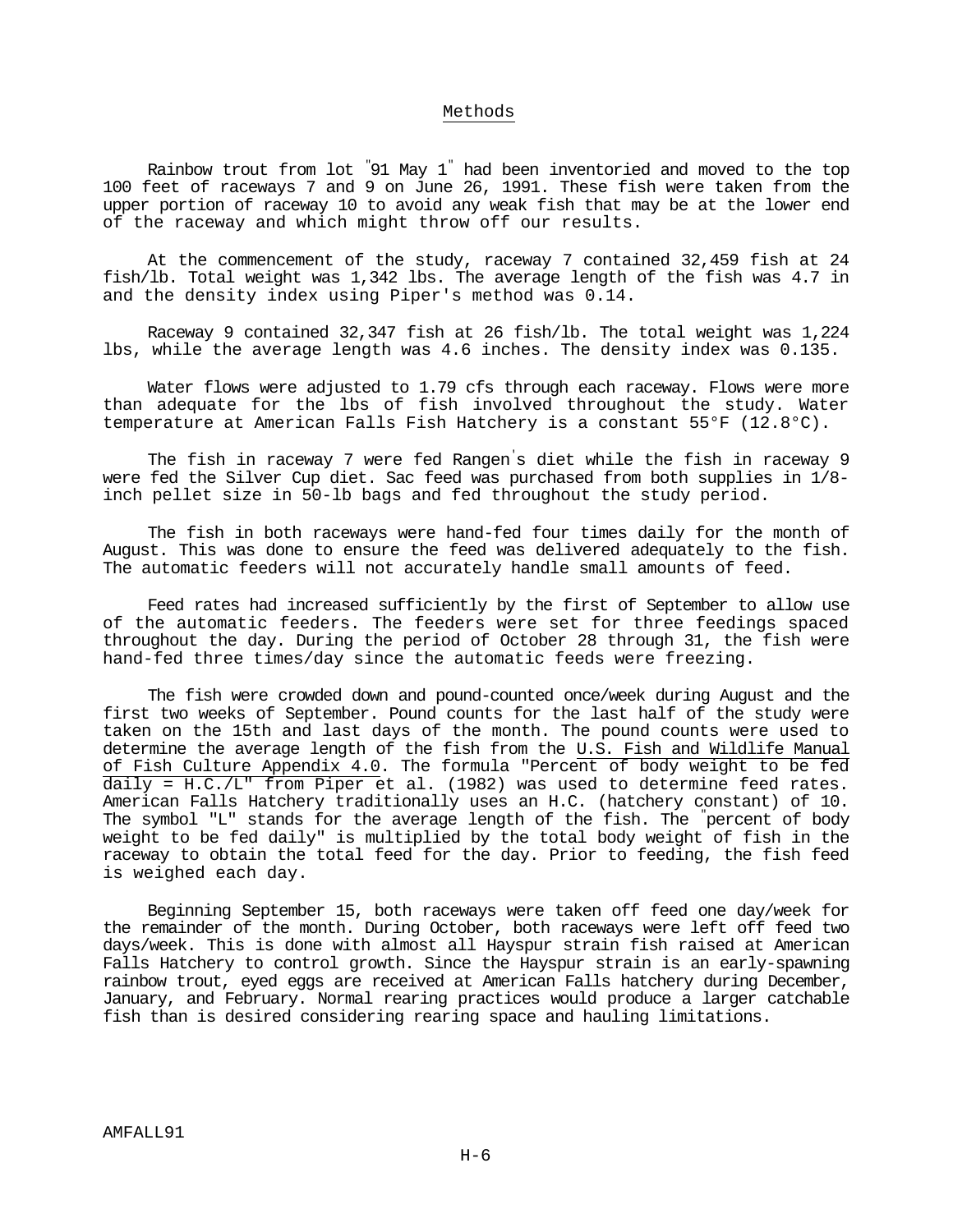The amount of fines in the feed was sampled by pouring 50 lbs of feed over an inclined screen. The fines filtered through the screen were collected and weighed. This weight was expressed as a percentage of the original 50 lbs of feed.

All raceways were cleaned daily by sweeping the entire (100 ft) raceway. Any mortalities were counted, removed, and recorded. Two 2-inch by 8-inch dam boards were installed at the end of the second raceway section to produce a settling area to give a visual method of observing and comparing the amount of settleable solids produced in each of the two raceways.

After the end of the comparison study, 50 fish from each raceway were examined for fin quality. A number from one to five was assigned to each fish for dorsal, pectoral, and pelvic fin quality, where 1 = no fins or almost no fins left, 2 = approximately 25% of fin left, 3 = approximately 50% of fin intact, 4 = approximately 75% fin retention, and 5 = nearly 100% of the fin or fins intact.

Ten fish were sacrificed from each raceway after the study to look at overall fish health. Total lengths were taken in millimeters and weights in grams. Eyes, gills, and pseudobranches were looked at in the external part of the examination. These fish were also dissected to look at the amount of mesentery fat as well as some of the internal organs. Spleen color was noted, the hind gut was opened to look for inflammation; kidney, liver, and gall bladder conditions were also noted.

## **Results**

The fish fed Rangen's diet (raceway #7) received 3,360 lbs of feed and gained 2,366 lbs of body weight during the study for a conversion of 1.42 lbs of feed to 1 lb of body weight. The fish fed Silver Cup diet received 3,152 lbs of feed and gained 2,048 lbs for a conversion of 1.54 lbs of feed to 1 lb of body weight.

Rangen's feed produced 3.5 oz of fines from a 50-lb bag of feed. This translated to 0.44% fines. The 50 lbs of Silver Cup feed produced 10.5 oz of fines for 1.3% fines.

The total mortalities for the Rangen's fed fish were 112 fish as compared to 90 fish for the Silver Cup fed fish. There was no noticeable difference in the amount of settleable solids accumulated from either of the raceways. Time spent cleaning the two raceways was comparable.

A comparison of dorsal fins showed the fish fed Rangen Diet to have retained 22.8% of this fin, while the Silver Cup group retained 43.5% of the dorsal fin. The fish fed Rangen Diet retained 66% of the pectoral and 61% of the pelvic fins. The Silver Cup fed fish retained 64% of the pectoral and 59% of the pelvic fins.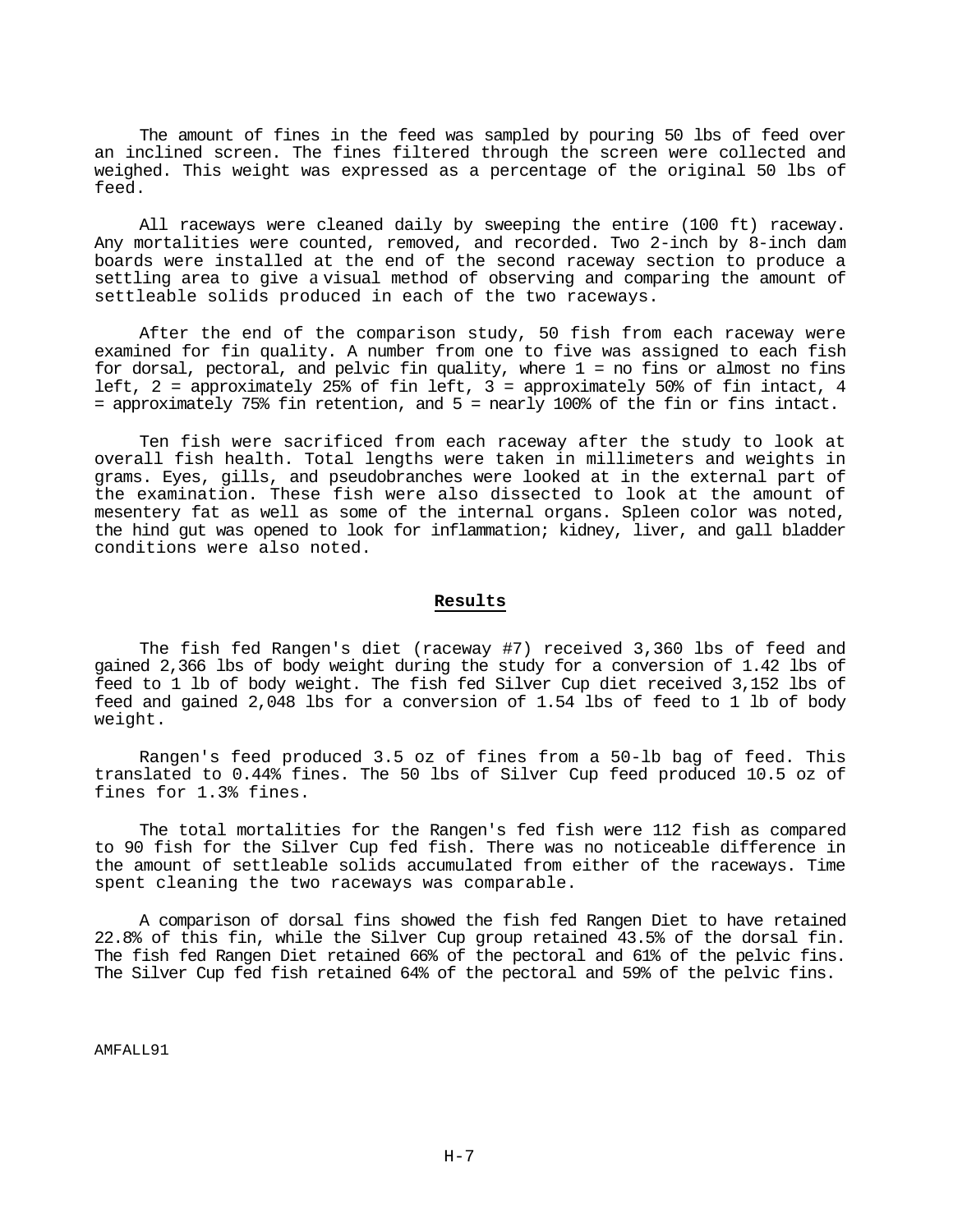The Rangen fed fish weighed, on average, 0.33 g/mm, while the Silver Cup fed fish weighed an average of 0.31 g/mm at the end of the study.

Eyes, gills, and pseudobranches of all fish in both groups appeared normal. Mesenteric fat deposition was quantified by the following system: 0 was assigned for no mesenteric fat; 1 for slight fat, approximately 25%; 2 for approximately 50% fat; 3 for approximately 75% fat; and 4 for the mesenteries completely fat covered. The fish on Rangen's diet had an average fat score of 3.3. The Silver Cup fed fish scored an average of 3.0.

The spleens on all fish from each group were either black or very dark red, indicating a normal condition. One spleen in a Silver Cup diet fish appeared to be enlarged. The hind guts were opened to look for inflammation. Silver Cup fish showed no sign of inflammation, while two of the Rangen fed fish showed what appeared to be a slight inflammation of the hind gut. All fish showed good kidney condition, and all livers appeared normal. All Rangen fed fish had empty straw-colored gall bladders. Eight of the Silver Cup fed fish had empty gall bladders, while two had full gall bladders. All gall bladders were strawcolored.

## **Discussion**

The fish on Rangen 's diet had a better conversion at 1.42 lbs of feed/lb of gain than did the fish on Silver Cup at 1.54 lbs of feed to a lb of gain. The cost/lb of weight gain was \$0.31.4 with the Rangen diet, whereas the Silver Cup diet produced a lb of gain for \$0.43.1. The Silver Cup feed cost \$0.28 per lb, and the Rangen feed 21.75/lb.

The percentage of fines in both brands of feed was acceptable. There was no noticeable difference in the settleable solids produced by either feed. Mortalities for the period were considered normal for this size of fish at American Falls Fish Hatchery.

Fin retention was essentially equal for the two groups overall. Observation has shown that most fin erosion starts shortly after the time that feed was first withheld to control growth at this hatchery.

The Rangen fed fish were slightly heavier per millimeter than the Silver Cup fed fish. A larger sample size might have negated this small difference.

The autopsies showed both groups of fish to be quite healthy overall, other than for the aforementioned fin abrasion. Both groups had good amounts of stored body fat, which is beneficial while making the transition to a natural food supply after stocking.

The two companies' feed analyses, included on the feed sacks, showed both to *contain* not less than 40% crude protein and not more than 12% ash. Rangen's feed contained not more than 13% crude fat, while Silver Cup's lists not less than 10%. Rangen's fiber *content* is not more than 5%, while Silver Cup contains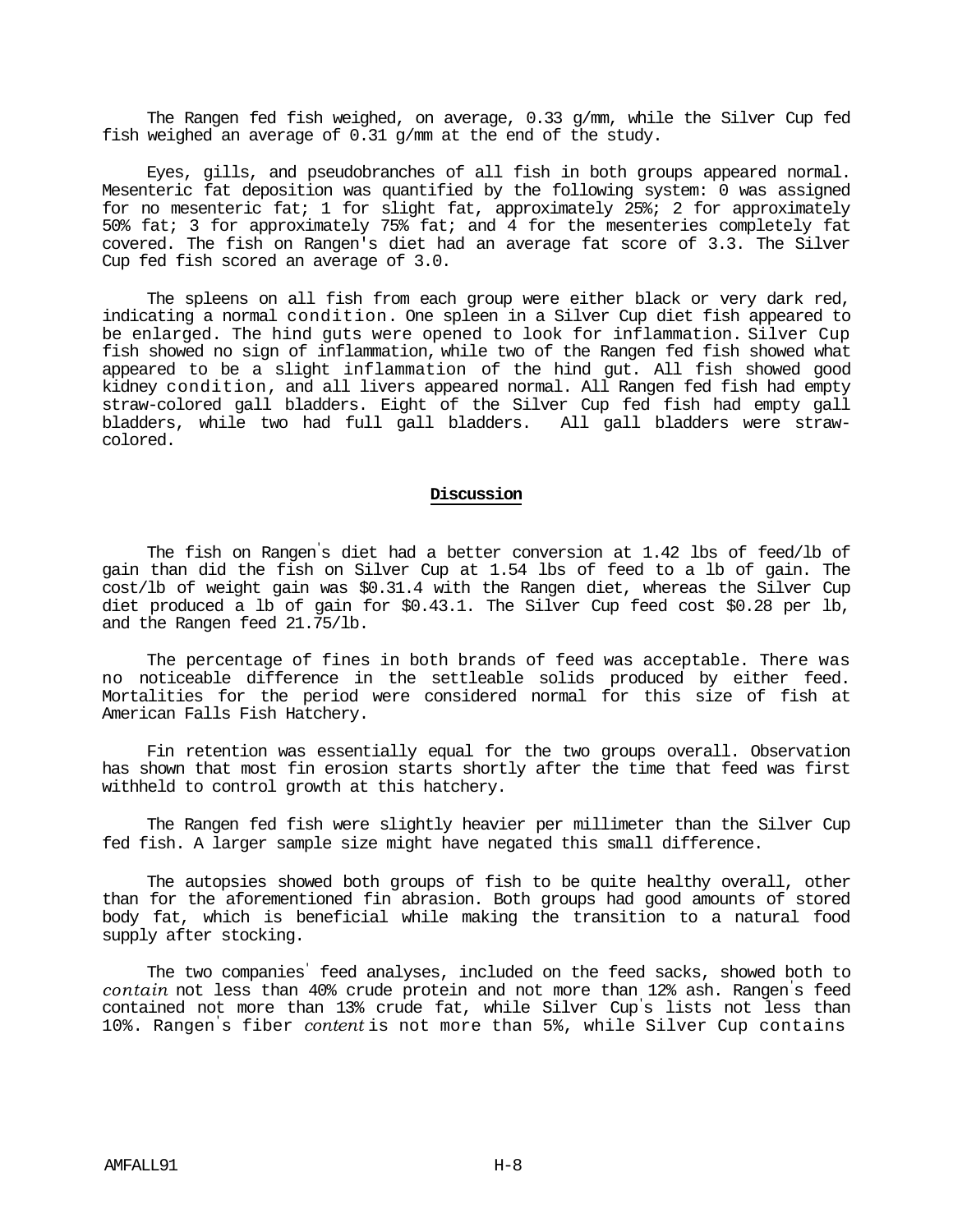not more than 3% fiber. Rangen's feed lists added minerals at not more than 2%, while Silver Cup lists sodium at 2% even.

# **Recommendations**

This feed comparison showed both Rangen's dry 1/8-inch feed and Silver Cup's dry 1/8-inch feed to perform equally well overall. The conversion with Rangen's diet was better at 1.42 lbs of feed to produce a lb of body weight gain. Silver Cup diet converted at 1.54 lbs of feed to a lb of body weight gain.

Silver Cup's diet costs \$0.28/lb while Rangen's diet costs \$0.21.75/lb. This calculates to a cost of \$0.43 for a lb of fish produced by Silver Cup 's diet, and \$0.31/lb of fish produced by Rangen 's diet at American Falls Fish Hatchery. Thus, Rangen's diet would be the better feed to use at the American Falls Fish Hatchery by virtue of its being more cost effective than the Silver Cup diet.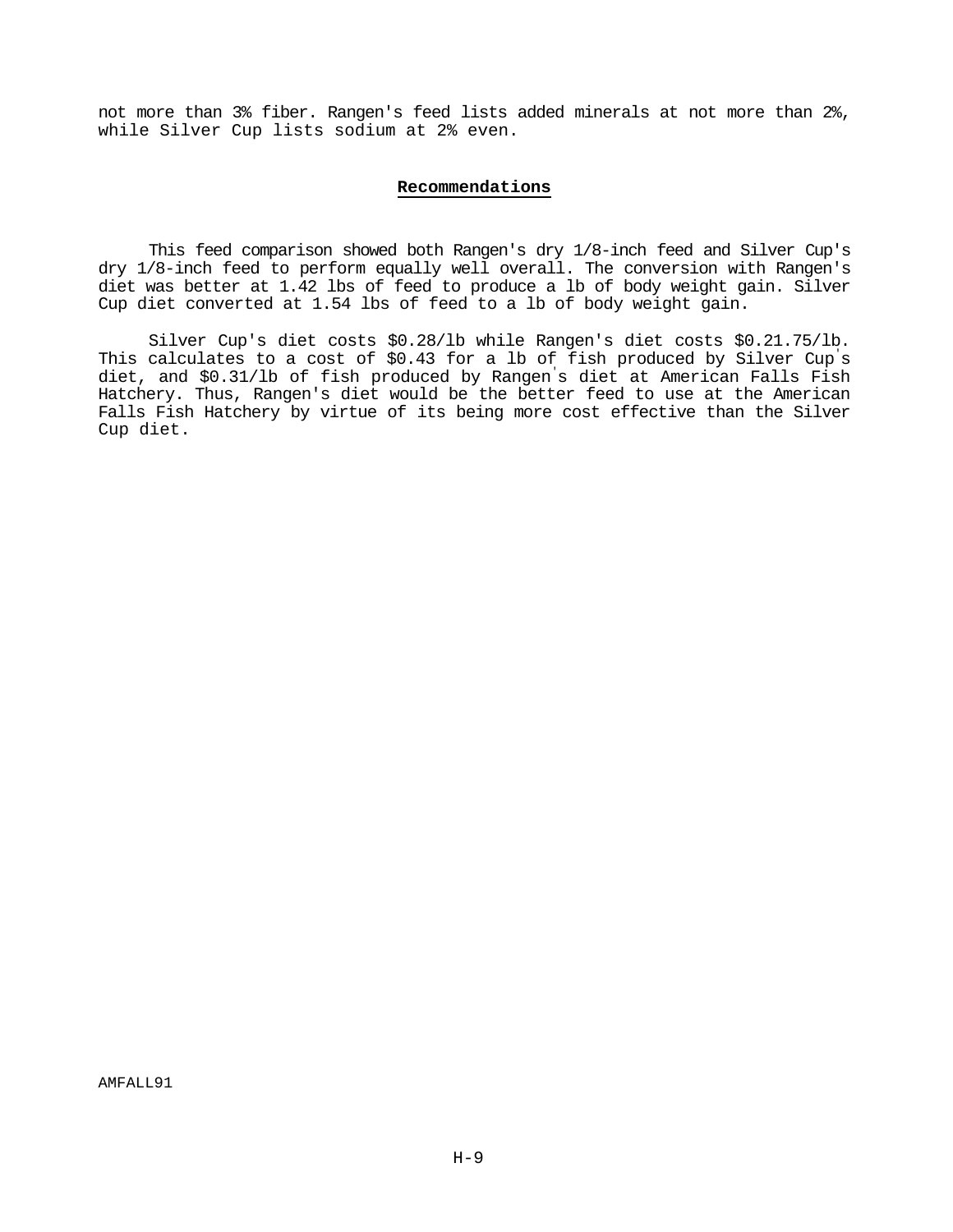# **ACKNOWLEDGEMENTS**

The following people contributed to the program and this report:

| Gary Baker   | Fish Hatchery Superintendent II |
|--------------|---------------------------------|
| Dave Billman | Fish Hatchery Superintendent I  |
| Jay Barber   | Fish Culturist                  |
| Jim Riggin   | Fish Culturist                  |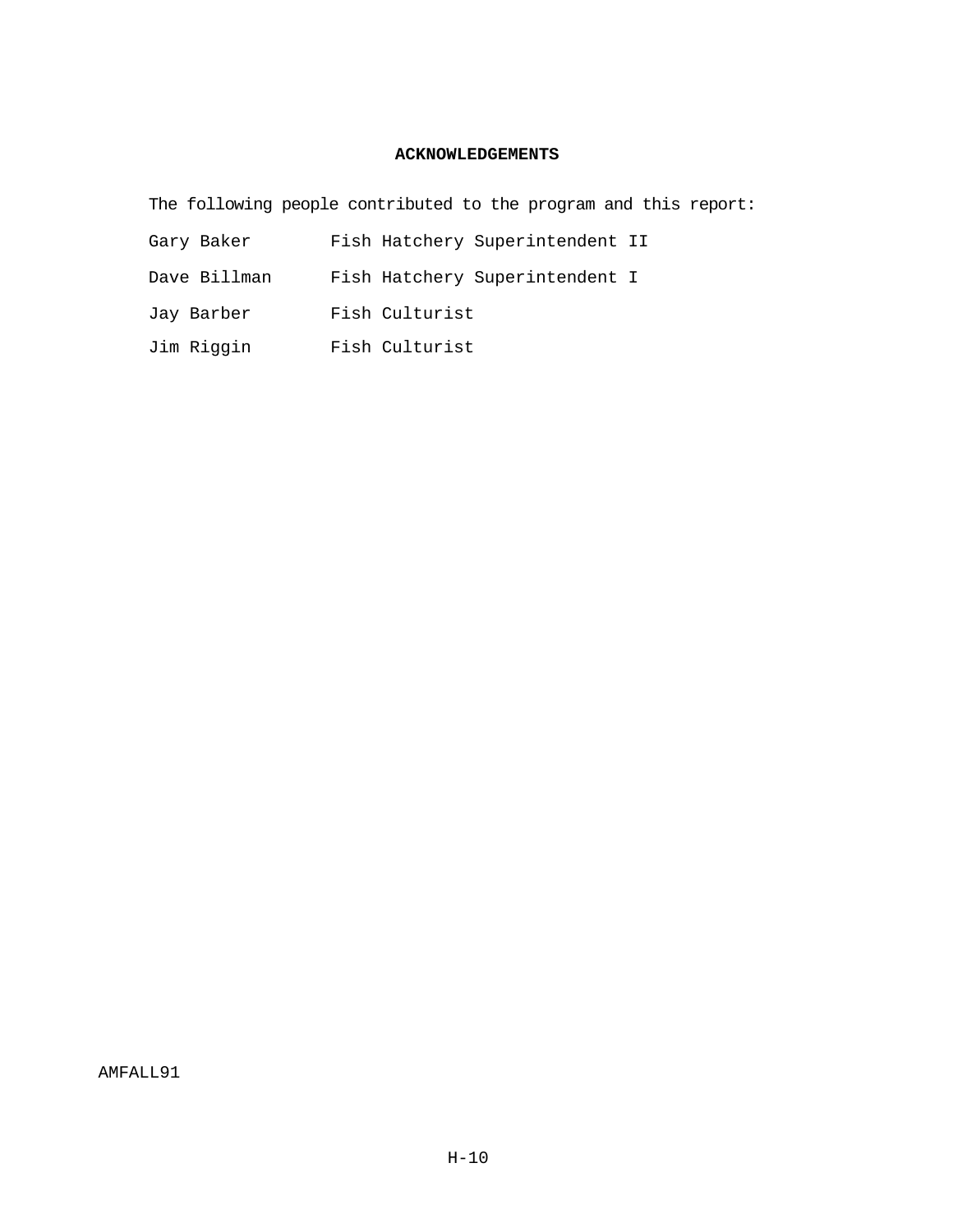# **LITERATURE CITED**

Piper, R.G., I.B. McElwaine, L.E. Orme, J.P. McCraren, L.G. Fowler, and J.R. Leonard. 1982. Fish Hatchery Management. United States Department of the Interior, Fish and Wildlife Service. Washington D.C. 517 Pages.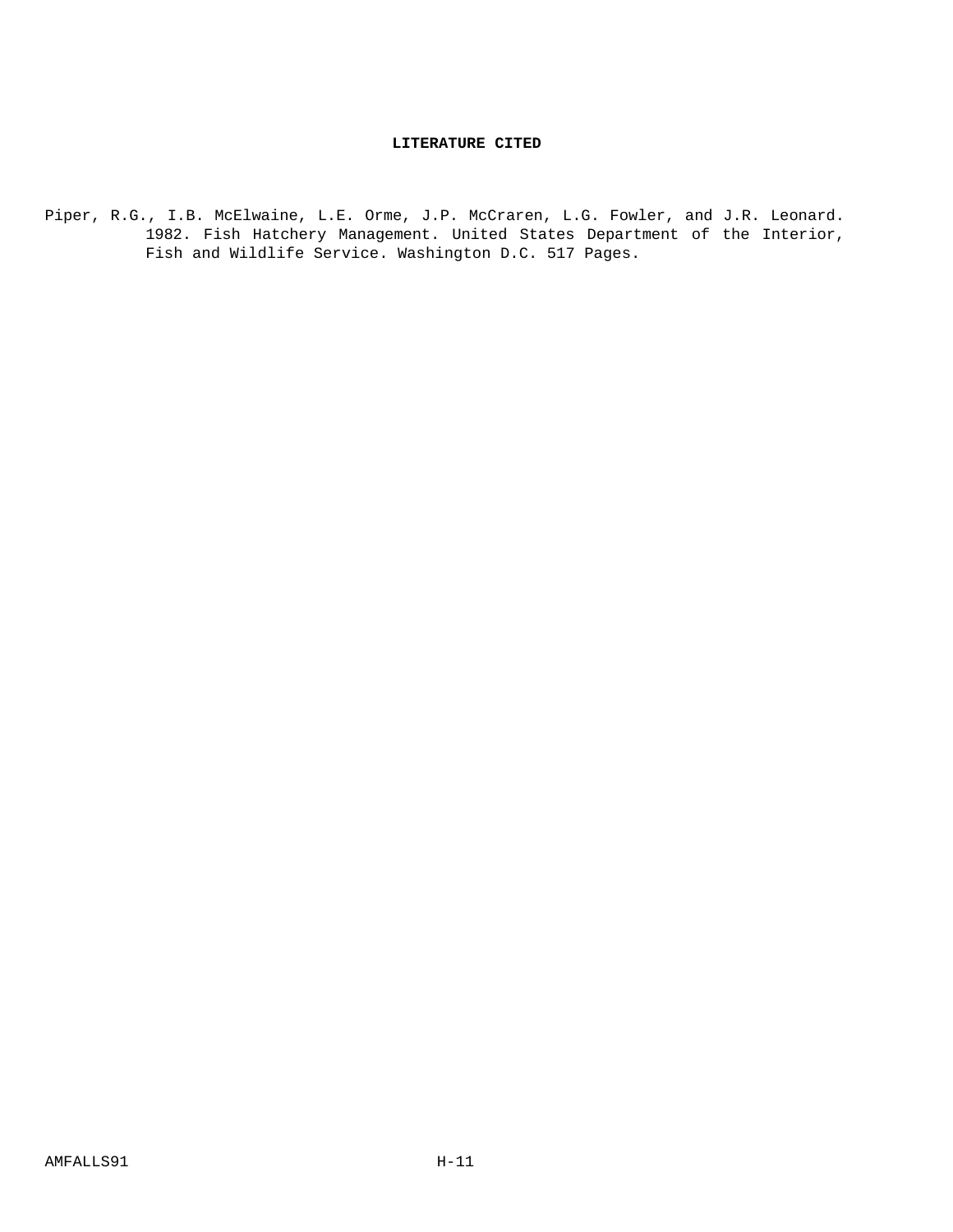Table 1. Production.

| Species          | Strain         | Number    | Pounds  | Cost/1b | Cost/fish |  |
|------------------|----------------|-----------|---------|---------|-----------|--|
| Rb<br>catchables | R <sub>9</sub> | 779,006   | 180,971 | .86     | .21       |  |
| Rb<br>fingerling | R <sub>9</sub> | 248,762   | 21,803  | .86     | .21       |  |
| Totals           |                | 1,027,768 | 202,774 |         |           |  |

Table 2. Eggs received.

| Percentage |                |         |       |         |  |
|------------|----------------|---------|-------|---------|--|
| Species    | Strain         | Number  | hatch | swim-up |  |
|            |                |         |       |         |  |
| Rb         | R <sub>9</sub> | 718,200 | 80%   | 75%     |  |
|            |                |         |       |         |  |

Table 3. Source and destination.

| Date     | Species | Strain | Source | Number              | Destination            |
|----------|---------|--------|--------|---------------------|------------------------|
| 12/11/90 | Rb      | R9     |        | Hayspur<br>$248$ 00 | Region 5<br>reservoirs |
| 2/6/991  | Rb      | R9     |        | Hayspur<br>300,00   | Statewide              |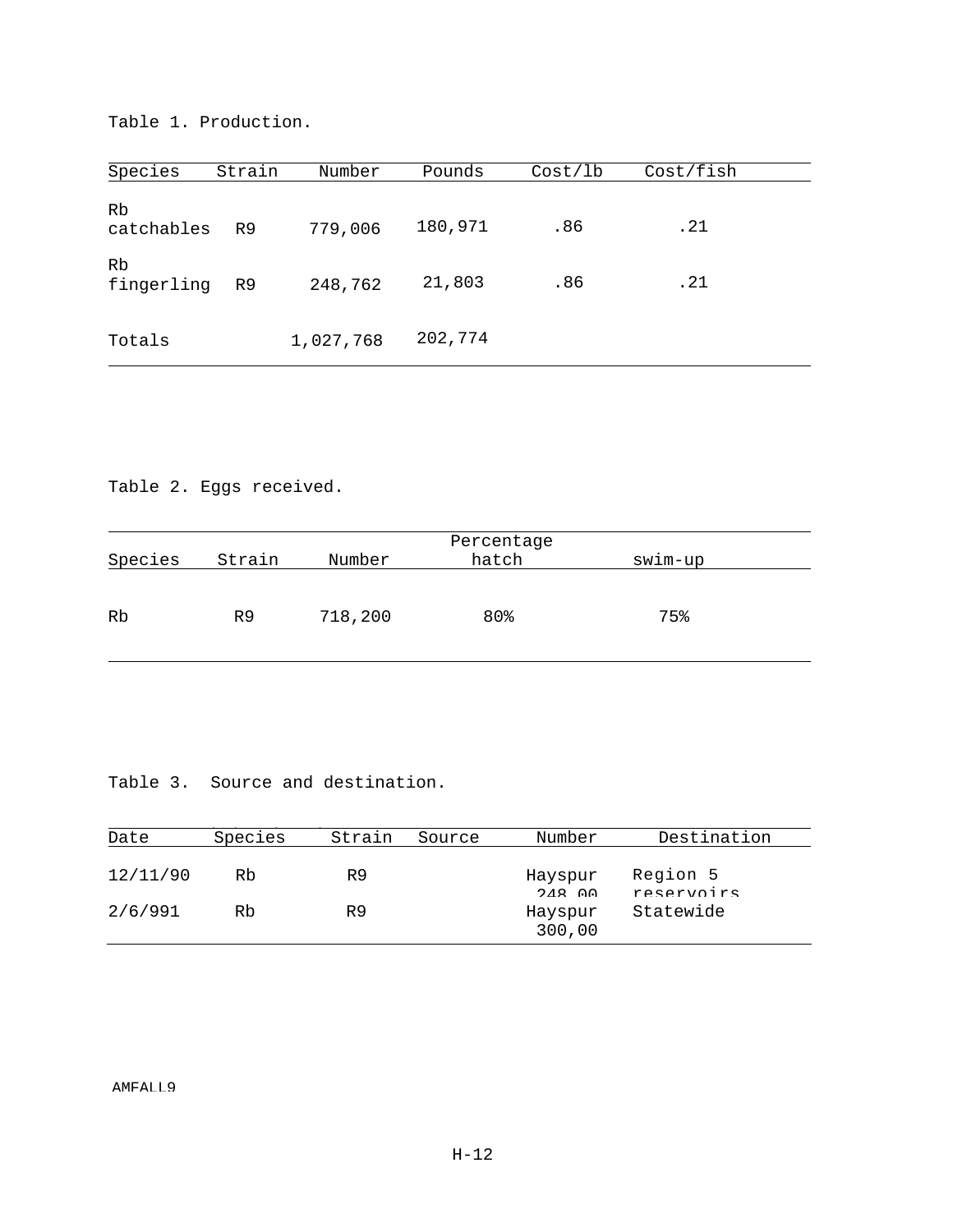| Region | Species | Strain         | Number  | Pounds |
|--------|---------|----------------|---------|--------|
| 4      | Rb      | R <sub>9</sub> | 16,060  | 5,501  |
| 5      | Rb      | R <sub>9</sub> | 352,906 | 59,047 |
| 5      | Rb      | R1             | 70,699  | 2,200  |
| 6      | Rb      | R <sub>9</sub> | 31,209  | 11,791 |
| 6      | CC      |                | 520     | 6      |

Table 4. Fish stocked by region.

Table 4a. Fish transferred.

| Region | Species | Strain         | Number | Pounds | Destination         |
|--------|---------|----------------|--------|--------|---------------------|
|        | Rb      | R9             | 60,840 | 19,900 | Clark Fork Hatchery |
|        | Rb      | R9             | 17,993 | 6,664  | Mullan Hatchery     |
| 3      | Rb      | R9             | 90,773 | 31,650 | McCall Hatchery     |
| 6      | Rb      | R <sub>9</sub> | 6,030  | 2,010  | Ashton Hatchery     |
|        |         |                |        |        |                     |